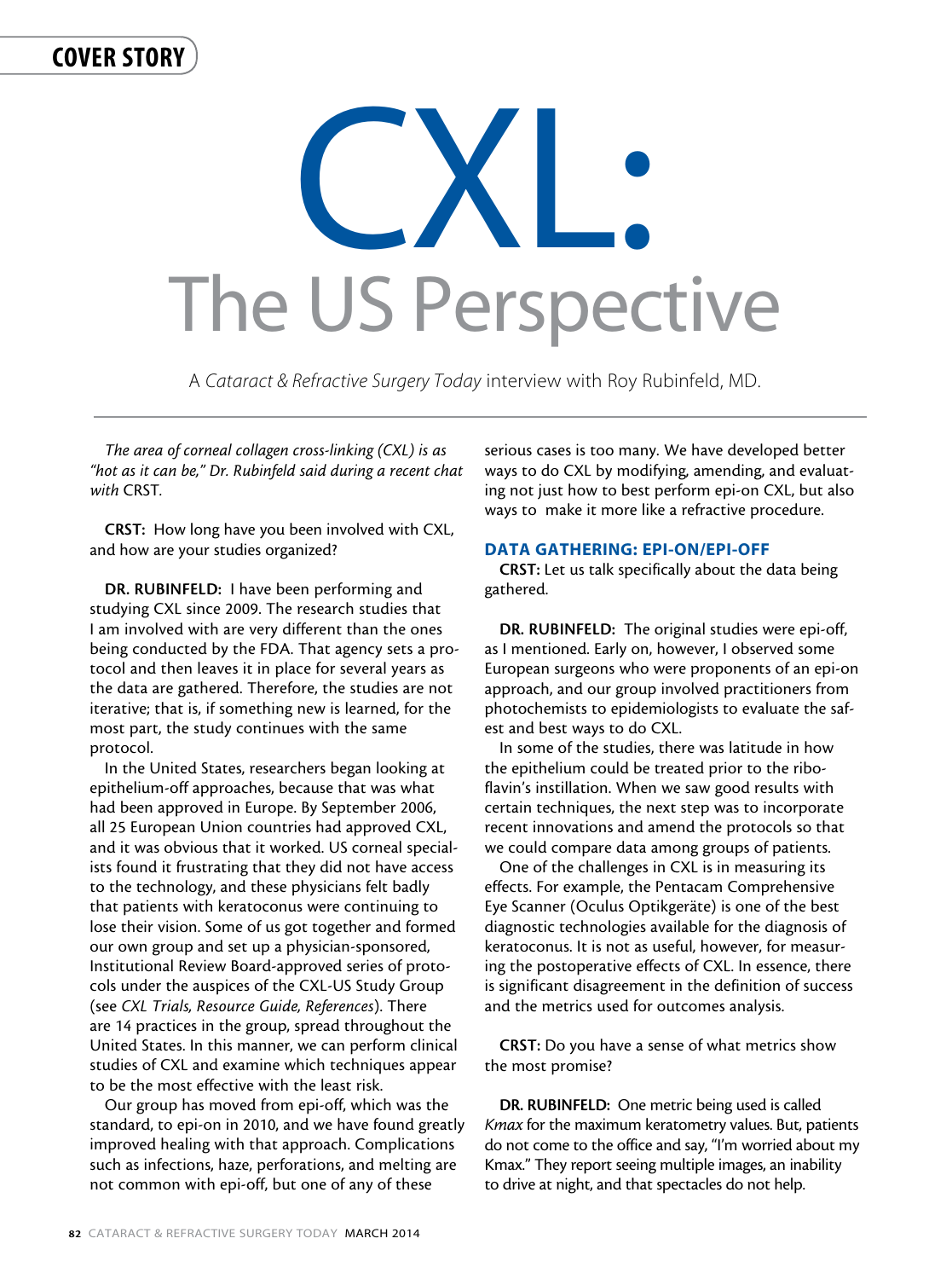# CXL TRIALS, RESOURCE GUIDE, REFERENCES

# www.cxlusa.com/find-a-doctor-nearest-you.aspx

Visit the link and browse the map and the list below to find a CXL-USA Study Group surgeon or center nearest you. Centers outside of the United States are also included.

# www.avedro.com/clinical-trials

Phase 3 studies of accelerated CXL in eyes with keratoconus or corneal ectasia after refractive surgery are currently being conducted in the United States using Avedro's KXL System and riboflavin.

# www.keratoconuscenter.com/site/clinical-trials.htm

The Cornea and Laser Eye Institute, Hersh Vision Group/CLEI Center for Keratoconus is currently conducting clinical trials of CXL. The clinical trials are designed to study the benefits and safety of CXL in patients with either keratoconus or corneal ectasia after previous refractive surgery. The goal of CXL is to decrease the progression of these corneal thinning disorders.

# www.nkcf.org/clinical-trials

National Keratoconus Foundation's information on clinical trials.

## http://mediacenter.ascrs.org/media/update-us-clinical-trials-cxl-usa

The American Society of Cataract and Refractive Surgey Media Center's update on US CXL clinical trials.

#### Eyetube Videos

http://eyetube.net/series/volume24issue4/corneal-cross-linking-for-keratoconus-and-post-laser-ectasia-safire/

http://eyetube.net/video/corneal-cross-linking-for-keratoconus-and-post-laser-ectasia-refodi/

http://eyetube.net/series/eyetube-tv-daily-coverage-orlando-2011/epi-on-vs-ep-off-cxl-for-keratoconus-post-lasik-ectasia/

http://eyetube.net/series/acos-dulaney-winter-meeting-2012-daily-coverage/acos-corneal-collagen-cross-linking-study-update/

http://eyetube.net/series/eyetube-tv-show-daily-sandiego-2011/corneal-collagen-crosslinking/

http://eyetube.net/video/topo-guided-lasik-xtra-for-hyperopia/

http://eyetube.net/series/daily-coverage-aspen-2014/state-of-the-art-techniques-for-cxl/

#### **REFERENCES**

1. Filippello M, Stagni E, Buccoliero D, et al. Transepithelial cross-linking in keratoconus patients: confocal analysis. *Optom Vis Sci*. 2012;89:e1-e7.

2. Raiskup-Wolf F, Hoyer A, Spoerl E, Pillunat LE. Collagen crosslinking with riboflavin and ultraviolet-A light in keratoconus: long-term results. *J Cataract Refract Surg*. 2008;34(5):796-801.

3. Coskunseven E, Jankov MR 2nd, Hafezi F. Contralateral eye study of corneal collagen cross-linking with riboflavin and UVA irradiation in patients with keratoconus.*J Refract Surg*. 2009;25(4):371-376.

4. Grewal DS, Brar GS, Jain R, et al. Corneal collagen crosslinking using riboflavin and ultraviolet-A light for keratoconus: one-year analysis using Scheimpflug imaging. *J Cataract Refract Surg.* 2009;35(3):425-432.

5. Spoerl E, Mrochen M, Sliney D, et al. Safety of UVA-riboflavin cross-linking of the cornea. *Cornea*. 2007;26(4):385- 389.

6. Caporossi A, Mazzotta C, Baiocchi S, et al. Long-term results of riboflavin ultraviolet a corneal collagen cross-linking for keratoconus in Italy: the Siena Eye Study. *Am J Ophthalmol.* 2010;149:585-593.

7. Wolf F, Hoyer A, Spoerl E, Pillunat LE. Collagen crosslinking with riboflavin and ultraviolet-A light in keratoconus: long-term results. *J Cat Ref Surg*. 2008;34(5):796-801.

8. Vinciguerra P, Albè E, Trazza S, et al. Intraoperative and postoperative effects of corneal collagen cross-linking on progressive keratoconus. *Arch Ophth*. 2009;127(10):1258-1265.

#### SUGGESTED READING

#### *CRST*

http://bmctoday.net/crstoday/2013/04/article.asp?f=corneal-collagen-cross-linking-in-children http://bmctoday.net/crstoday/2013/04/article.asp?f=pointcounterpoint-my-ideal-ablation-pattern-for-combinedcxl-treatments

http://bmctoday.net/crstoday/2013/02/article.asp?f=post-lasik-ectasia

http://bmctoday.net/crstoday/2013/02/article.asp?f=update-on-surface-ablation-procedures-part-two

http://bmctoday.net/crstoday/2012/10/article.asp?f=strengthening-weak-corneas-with-cxl http://bmctoday.net/crstoday/2012/10/article.asp?f=topography-guided-laser-surgery

http://bmctoday.net/crstoday/2012/05/article.asp?f=how-to-perform-cxl

http://bmctoday.net/crstoday/2012/05/article.asp?f=illumination-lamps-for-cxl

http://bmctoday.net/crstoday/2012/05/article.asp?f=cxl-with-the-epithelium-on-or-off-which-is-better

http://bmctoday.net/crstoday/2012/05/article.asp?f=the-risks-of-cxl

http://bmctoday.net/crstoday/2012/05/article.asp?f=preventing-ectasia-with-cross-linking-after-prk-or-lasik http://bmctoday.net/crstoday/2012/05/article.asp?f=update-on-the-us-status-of-cxl

http://bmctoday.net/crstoday/2012/03/article.asp?f=cataract-surgery-after-refractive-surgery-and-cross-linking

#### *CRSTEurope*

http://bmctoday.net/crstodayeurope/2014/02/article.asp?f=why-i-chose-to-perform-a-new-procedure-on-aloved-one

http://bmctoday.net/crstodayeurope/2013/10/article.asp?f=keratoconus-management-a-stepwise-approach http://bmctoday.net/crstodayeurope/2013/06/article.asp?f=therapeutic-options-to-delay-the-need-for-cornealtransplant

http://bmctoday.net/crstodayeurope/2011/01/article.asp?f=the-case-for-cxl-is-it-a-standalone-or-a-combinationprocedure

http://bmctoday.net/crstodayeurope/2011/01/article.asp?f=the-future-of-corneal-collagen-crosslinking

#### *CRST*'s sister publication *Advanced Ocular Care*

http://bmctoday.net/advancedocularcare/2013/09/article.asp?f=are-you-the-missing-link-in-crosslinking http://bmctoday.net/advancedocularcare/2012/06/article.asp?f=cxl-with-the-epithelium-on-or-off-a-debate http://bmctoday.net/advancedocularcare/2011/02/article.asp?f=corneal-collagen-cross-linking http://eyetubeod.com/2010/12/the-promise-of-corneal-collagen-cross-linking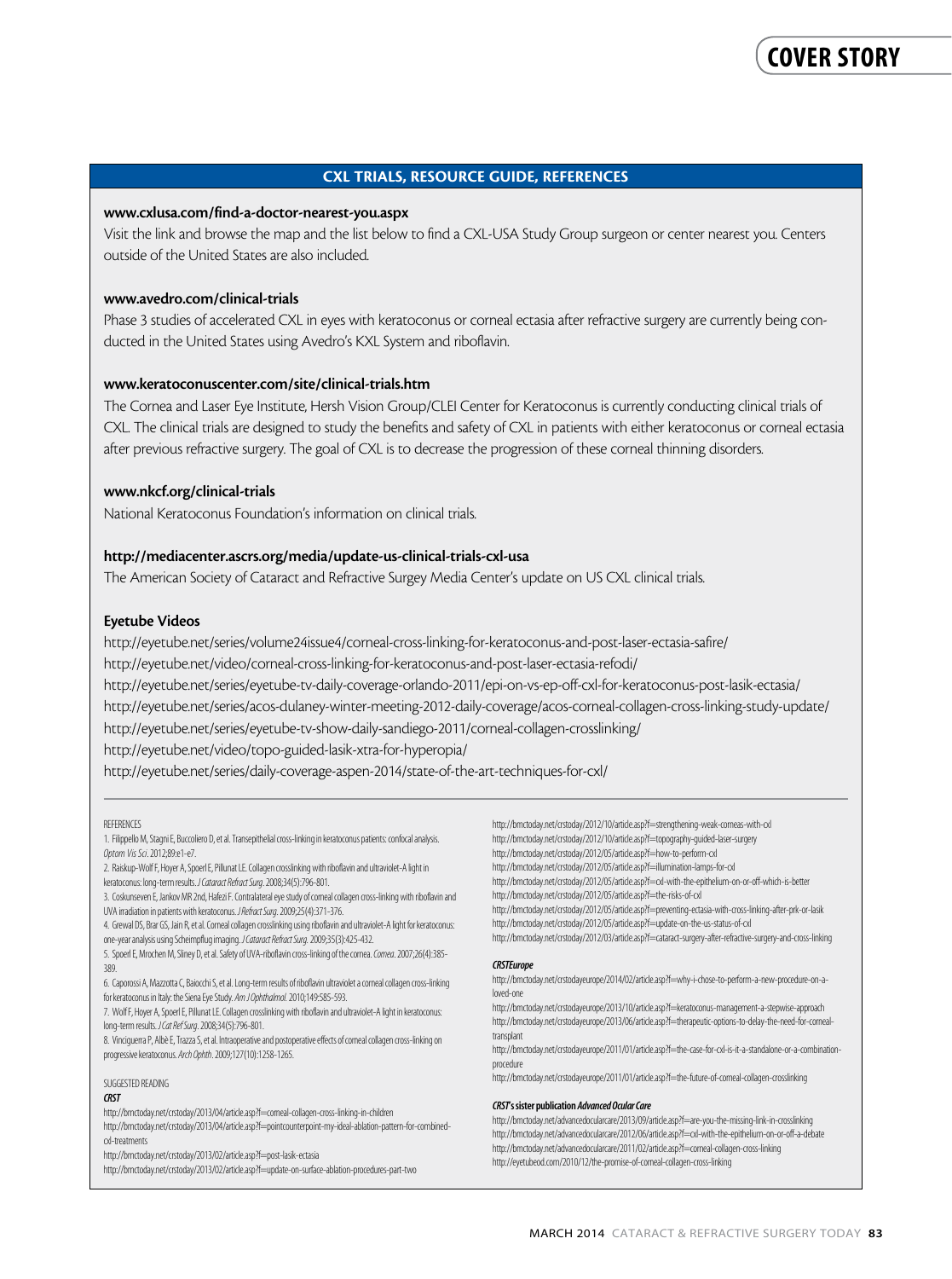The real question, then, is how do we best measure the effects of CXL as a standalone procedure? In general, it is extremely effective at stopping the progression of keratoconus (> 90% with a single treatment). With an epi-on approach, nearly all of the risks are eliminated. Therefore, the risk-benefit ratio indicates that more patients will receive the treatment at younger ages and at earlier stages of the disease.

CRST: Your passion for this research really shines through, and it is refreshing.

DR. RUBINFELD: Our goal as a group is to find the safest, most effective, and most comfortable ways to prevent keratoconus from becoming a problem for patients: before they start to get irregular astigmatism. There is good evidence that epi-on CXL, just as a standalone procedure, can simply stop an overwhelming majority of patients from developing a problematic disease. For me, it is very rewarding to be involved in studies related to that.

# THE SHORTCOMINGS OF EARLY EPI-ON STUDIES

CRST: What is the newest work that is being done?

DR. RUBINFELD: One area of focus today is in determining why some of the earlier studies of epi-on showed it not to be effective and why more recent studies show that it does work.

The success of CXL depends on a critical balance of three elements: riboflavin, ultraviolet (UV) light, and oxygen. The early studies employed dextran-containing riboflavin, which is a very large molecule, and it did not penetrate the epithelium well. It took researchers a while to figure this out.

Then, there was an attempt to standardize the amount of riboflavin in the early laboratory studies. Later, in clinical settings, researchers simply used riboflavin drops for X amount of time on intact epithelium. Some corneas are more permeable than others, some riboflavin formulations are much better at penetrating intact epithelium, and the delivery systems were different. For these reasons, the data obtained were not clear.

Using a slit lamp, surgeons now realize they can visualize how well the riboflavin has penetrated the stroma and whether it is prepared for the UV light application. This is to say, we have come to understand the critical role of observing the stromal riboflavin concentration before applying UVA.

Another question about epi-on CXL was if the UV light would go through the epithelium. With our innovations, it does, and there is more than enough UV light, even at 3 mW/cm<sup>2</sup>, that this concern turned out not to be an issue.

CRST: So does this mean that more physicians are interested in performing epi-on CXL?

DR. RUBINFELD: Yes. The surgeons with experience performing epi-off want to find a way to reduce their patients' risk, discomfort, and long recovery process. Many of the treatments have been improved. My group uses a proprietary formulation of riboflavin that is capable of producing good stromal loading through epithelium in 15 to 20 minutes. Surgeons want reliable, consistent, efficient procedures that are safe and effective, and patients want quick healing and to be able see again the next day and wear their contact lenses within a week after their procedures. That is what we are aiming for.

# CXL AS A REFRACTIVE PROCEDURE

CRST: Can you talk a little about CXL as a refractive procedure?

DR. RUBINFELD: CXL as a standalone procedure primarily stops the progression of keratoconus, and it is associated with mild improvement in some of the outcome metrics that we might measure, say Kmax. The real purpose of CXL today is to prevent a disease and not refractive improvement.

What if we turned our attention to CXL being performed in conjunction with other refractive procedures? For example, there have been efforts to combine CXL with microwaves to flatten overly steep keratoconic corneas. Unfortunately, like most heat-based procedures, the effect fades. Our group, however, is investigating other ways of doing this, and one in particular shows great promise.

The idea is to use CXL to improve and regularize the corneal shape, which is essentially a refractive procedure, for either a therapeutic effect or as an elective refractive procedure. The combination of CXL and the excimer laser, for example, is being pioneered by John Kanellopoulos, MD, in Athens; Arthur B. Cummings, MB ChB, FCS(SA), in Dublin; and David Lin, MD, FRCSC, in Vancouver. The excimer laser is used to sort of flatten some of the cone and steepen the other areas so that the cornea is not so irregular, shift it toward a more regular shape, and then cross-link it so that it is strengthened.

It is a promising approach, and it helps some patients. The problems with it are: (1) the surgeon must remove the epithelium because it is PRK; (2) the patient will likely never attain normal vision, just